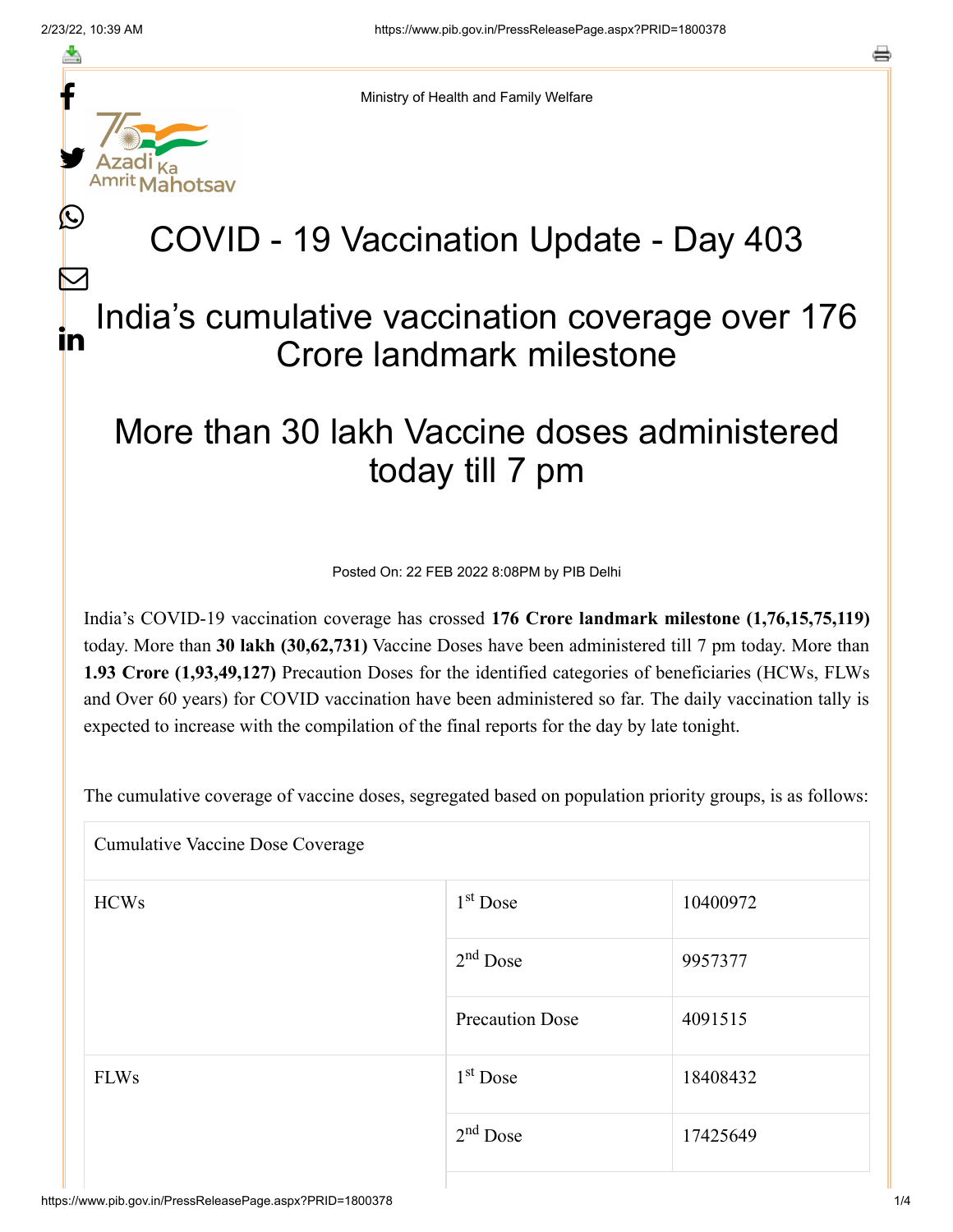| f            |                                              | <b>Precaution Dose</b> | 6005426    |
|--------------|----------------------------------------------|------------------------|------------|
|              | Age Group 15-18 years                        | 1 <sup>st</sup> Dose   | 54074256   |
| $\bf \Omega$ |                                              | $2nd$ Dose             | 23793741   |
|              | Age Group 18-44 years                        | 1 <sup>st</sup> Dose   | 550845053  |
|              |                                              | $2nd$ Dose             | 438547279  |
| in           | Age Group 45-59 years                        | 1 <sup>st</sup> Dose   | 202116327  |
|              |                                              | $2nd$ Dose             | 178920041  |
|              | Over 60 years                                | 1 <sup>st</sup> Dose   | 126278722  |
|              |                                              | $2nd$ Dose             | 111458143  |
|              |                                              | <b>Precaution Dose</b> | 9252186    |
|              | Cumulative 1 <sup>st</sup> dose administered |                        | 962123762  |
|              | Cumulative 2 <sup>nd</sup> dose administered |                        | 780102230  |
|              | <b>Precaution Dose</b>                       |                        | 19349127   |
|              | Total                                        |                        | 1761575119 |

Today's achievement in the vaccination exercise, segregated by population priority groups, is as follows:

| Date: 22 <sup>nd</sup> February, 2022 (403 <sup>rd</sup> Day) |            |      |  |  |
|---------------------------------------------------------------|------------|------|--|--|
| <b>HCWs</b>                                                   | $1st$ Dose | 97   |  |  |
|                                                               | $2nd$ Dose | 2132 |  |  |
|                                                               |            |      |  |  |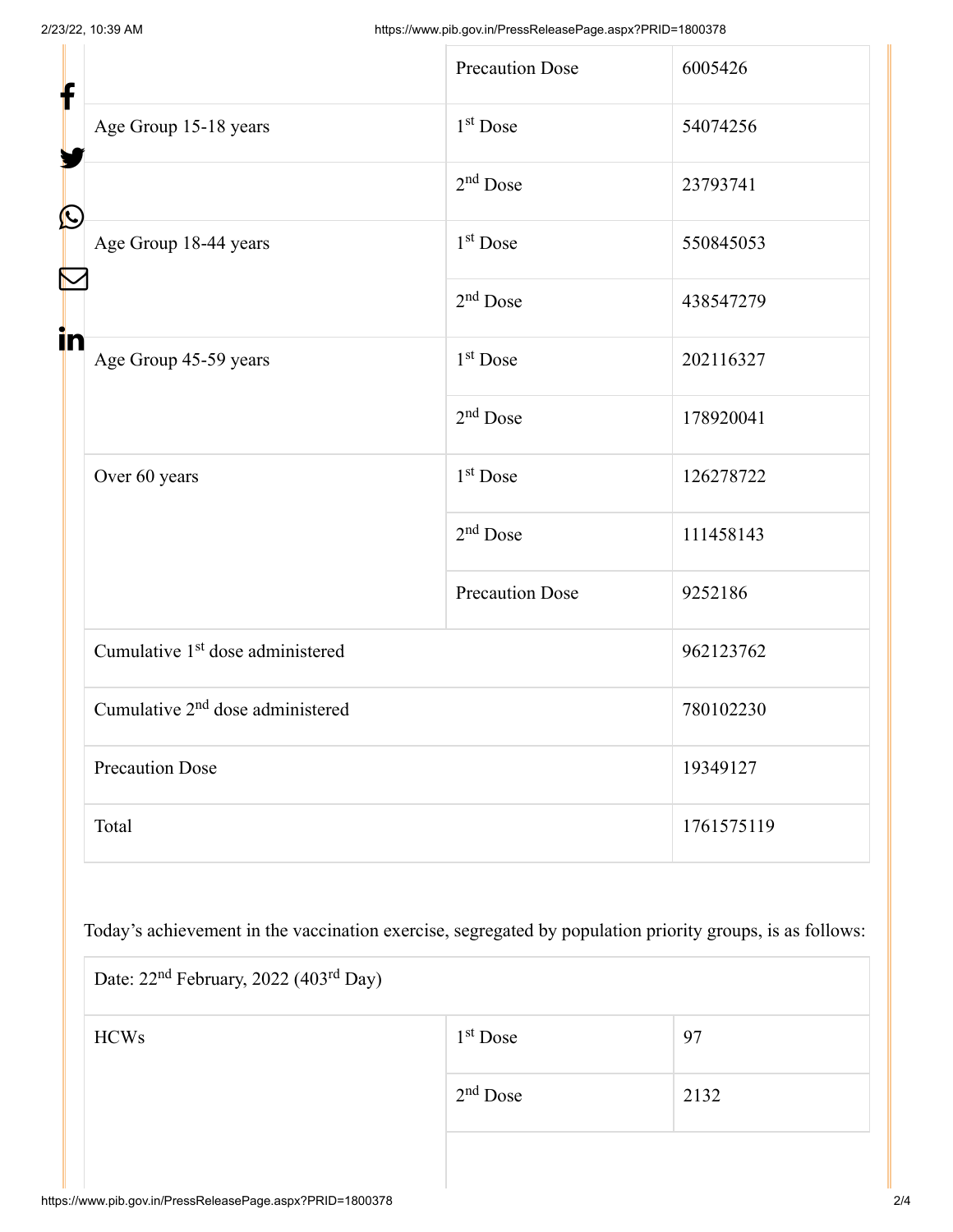|                                              | <b>Precaution Dose</b> | 19998   |
|----------------------------------------------|------------------------|---------|
| <b>FLWs</b>                                  | 1 <sup>st</sup> Dose   | 229     |
|                                              | $2nd$ Dose             | 3207    |
|                                              | <b>Precaution Dose</b> | 56051   |
| Age Group 15-18 years                        | 1 <sup>st</sup> Dose   | 171743  |
|                                              | 2 <sup>nd</sup> Dose   | 922958  |
| Age Group 18-44 years                        | 1 <sup>st</sup> Dose   | 200406  |
|                                              | $2nd$ Dose             | 1139295 |
| Age Group 45-59 years                        | 1 <sup>st</sup> Dose   | 30375   |
|                                              | $2nd$ Dose             | 236237  |
| Over 60 years                                | 1 <sup>st</sup> Dose   | 26850   |
|                                              | $2nd$ Dose             | 147054  |
|                                              | <b>Precaution Dose</b> | 106099  |
| Cumulative 1 <sup>st</sup> dose administered |                        | 429700  |
| Cumulative 2 <sup>nd</sup> dose administered |                        | 2450883 |
| <b>Precaution Dose</b>                       |                        | 182148  |
| Total                                        |                        | 3062731 |
|                                              | in                     |         |

The vaccination exercise as a tool to protect the most vulnerable population groups in the country from COVID-19 continues to be regularly reviewed and monitored at the highest level.